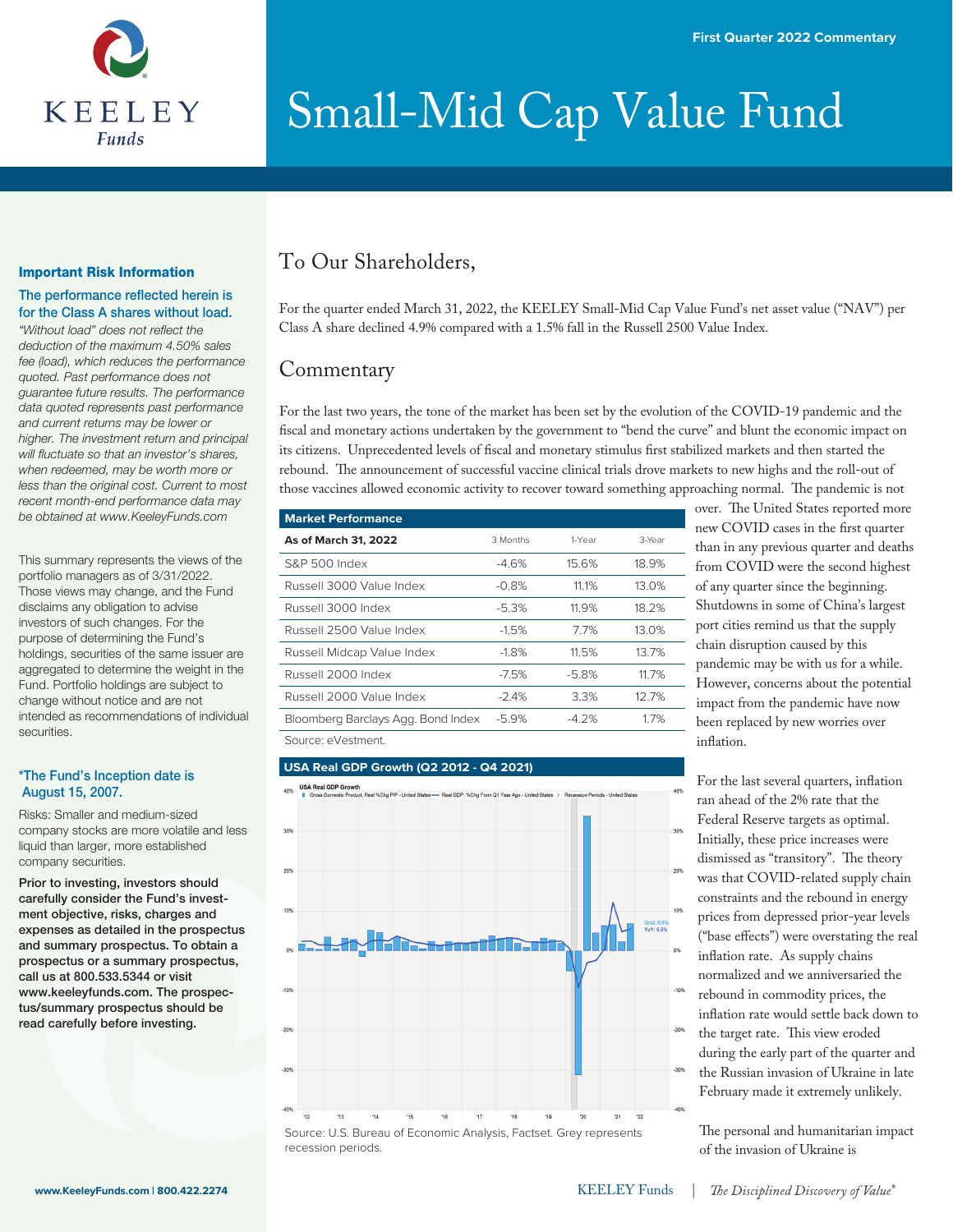

incalculable and this episode is another reminder of our good fortune to live in the United States. The economic and geopolitical impact of this incursion is difficult to estimate, but there are some clear impacts that we can identify at this early stage. First, the price of oil and gas and other key commodities has rocketed higher and may stay there for some time. Russia is one of the largest producers and exporters of oil and natural gas. While Europe continues to buy fossil fuels from Russia, most of those countries are looking for other sources and some countries are not buying Russian oil at all. This further tightened a market with little spare capacity leading to a 34% increase in the price of oil in the first quarter. In addition, both Russia and Ukraine are important exporters of corn and wheat. Grain markets have tightened, and prices have increased. Against this backdrop, inflation is rising to concerning levels and looking less "transitory," than before the Russians invaded Ukraine and the impact on key commodities from this conflict is likely to sustain or accelerate this trend.

The longer-term impacts may also be inflationary. In response to supply chain disruptions from COVID and from the Ukraine invasion, decision makers are acting to lower their risks. Countries in Europe are seeking other sources of energy; liquefied natural gas (LNG), nuclear, solar, and wind. These cost more than their current sources which is likely to increase energy costs for the people who live there. Companies increasingly look at bringing some production back to their home country.

This uptick in inflation has not gone unnoticed by the markets. Interest rates across the yield curve moved higher in the first quarter with the ten-year Treasury bond yield moving up 0.81% to 2.32% at quarter end. The middle of the curve moved up even more with the two-year up  $1.56\%$  to  $2.29\%$ . The result of this rise was the worst quarterly performance for the bond market since the 1980s. The Fed and its various members have signaled that they intend to continue raising rates until inflation is more contained.

The good news in the inflation story is that it is partially symptomatic of a strong economy. Energy prices were strong before the Russian invasion because demand for fuels and other petroleum-based products had recovered from the pandemic-driven downturn. Higher wages reflect a tight labor market. A strong economy is generally good for companies and good for stocks.

The bad news about inflation is twofold. First, higher inflation usually leads to higher interest rates which usually leads to lower valuation multiples. This sets up a race between rising earnings and falling multiples. In 2021, earnings rose more than valuations fell which resulted in good gains for stocks. That will be harder to achieve in 2022 and we have seen that impact on stocks so far this year, especially for stocks with higher starting valuations. Value stocks, particularly small- and midcaps, look attractive relative to growth stocks and large caps. This likely contributed to their outperformance in the first quarter across the market cap spectrum.

The other challenge arising from inflation is that policymakers will seek to contain it and the cure may not be that palatable. The Fed plans to raise interest rates with the intention of curtailing excess growth. The recent turbulence in the market likely results from investors' concerns about whether they will be able to accomplish their goals without tipping the economy into a recession. We are probably a little more optimistic than most investors in that we believe that the economy is well-positioned to absorb a little slowdown. Unemployment is low and job openings are high. Workers furloughed may find it easier to find new jobs. We continue to build the portfolio on a bottom-up, stock-by-stock basis. We have lately been able to invest in a variety of spin-offs with several more on deck.

### Portfolio Results

The Fund lagged its benchmark during the first quarter. Sector Allocation was a slight positive while Stock Selection was a negative. Within Sector Allocation, the Fund gained ground with its slight overweight in the Energy sector, but gave some back in in the Materials sector, where it was slightly underweight, and the Consumer Discretionary sector, where it was slightly overweight. The Fund benefitted from good stock selection in the Financials and Health Care sectors while disappointing performance in the Industrials, Energy, Materials, and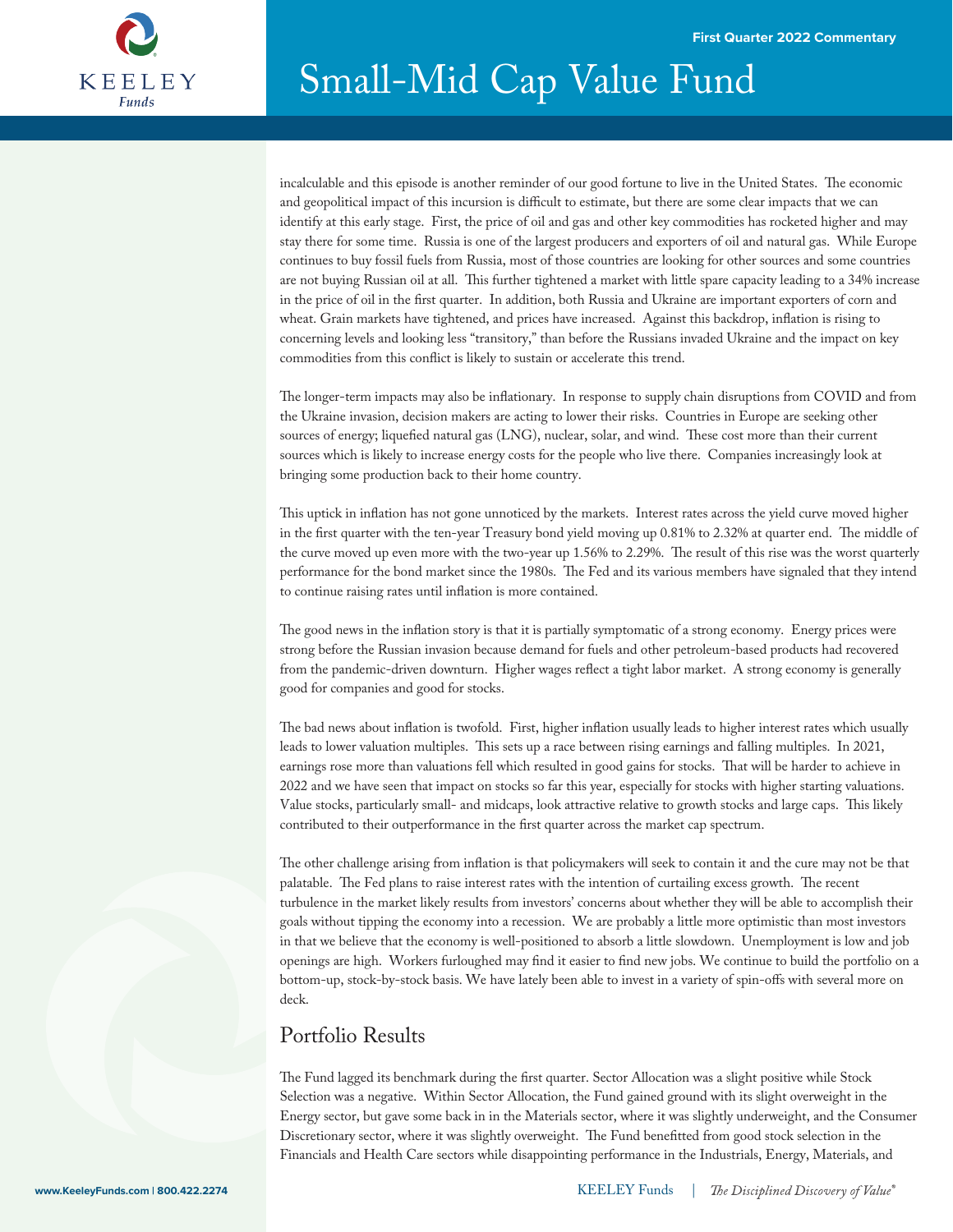

Consumer Discretionary sectors hurt performance.

- Financials were again the biggest relative contributor to performance in the quarter. Virtu Financial, a securities market-maker, accounted for much of the performance, but mortgage insurer Enact Holdings and several banks also generated gains while the sector within the index declined.
- The Health Care sector also produced positive relative performance. Much of this can be attributed to what the Fund did not own, specifically biotechnology stocks. Aside from that, results in the sector were mixed, but positive on balance. A nice gain in recent Merck spin-off Organon offset losses elsewhere. The sector within the index was the second worst performing, lagging only the Consumer Discretionary sector.
- While stock selection in the Industrials sector has generally been good over time with it adding value in six of the last nine quarters, that was not the case this quarter. Two of the Fund's three worst performers, Fortune Brands Home & Security and Harsco (discussed later), came from this sector. Furthermore, only three of the Fund's 17 holdings appreciated in the quarter. That is somewhat to be expected in a down market. The notable highlight in the sector was the strong performance of Nielsen after it agreed to be acquired by a team of private equity firms for cash.
- While the Fund's slight overweight in the Energy sector helped performance, the Fund's holdings failed to keep pace with the strong gains in the sector overall. The Fund's blend of companies working their way through corporate change performed well, but not as well as the index which was driven by natural gas, coal, and capital-intensive service companies like drillers.
- The Materials sector was the second-best performing sector within the benchmark with a more than 10% gain. This was mostly due to strong gains by metals and mining companies which were driven by escalating base metals prices. We have tended to favor more differentiated companies, although the Fund's biggest detractor in the sector was aggregates supplier Summit Materials which is under new leadership and executing a solid profitability improvement plan.
- The Consumer Discretionary sector was the fourth sector that detracted from Fund performance during the quarter. The Fund's Consumer Discretionary stocks performed worse than the overall sector, which itself was the worst-performing of the eleven industry sectors. Much of the disappointing performance is the result of declines in the shares of Tri Pointe Homes (discussed below) and Bath & Body Works, which reported good fourth quarter results but lowered expectations for the coming year due to cost pressures and planned technology spending.

During the quarter, we added one new position to the Fund and sold two holdings.

### Let's Talk Stocks

The top three contributors in the quarter were:

**Chesapeake Energy (CHK - \$87.00 - NASDAQ)** is a natural gas-focused exploration and production company with operations in Pennsylvania and Texas. Strong increases in commodity prices combined with a more disciplined capital allocation framework drove gains in the share prices of many energy companies in a period when not much else was working. Chesapeake announced its structure of a fixed and variable dividend combined with share repurchases to return excess free cash flow. In addition, the company sold its non-core Powder River Basin acreage and announced the acquisition of a large private operator in Pennsylvania that will help improve its operational efficiency in that key market.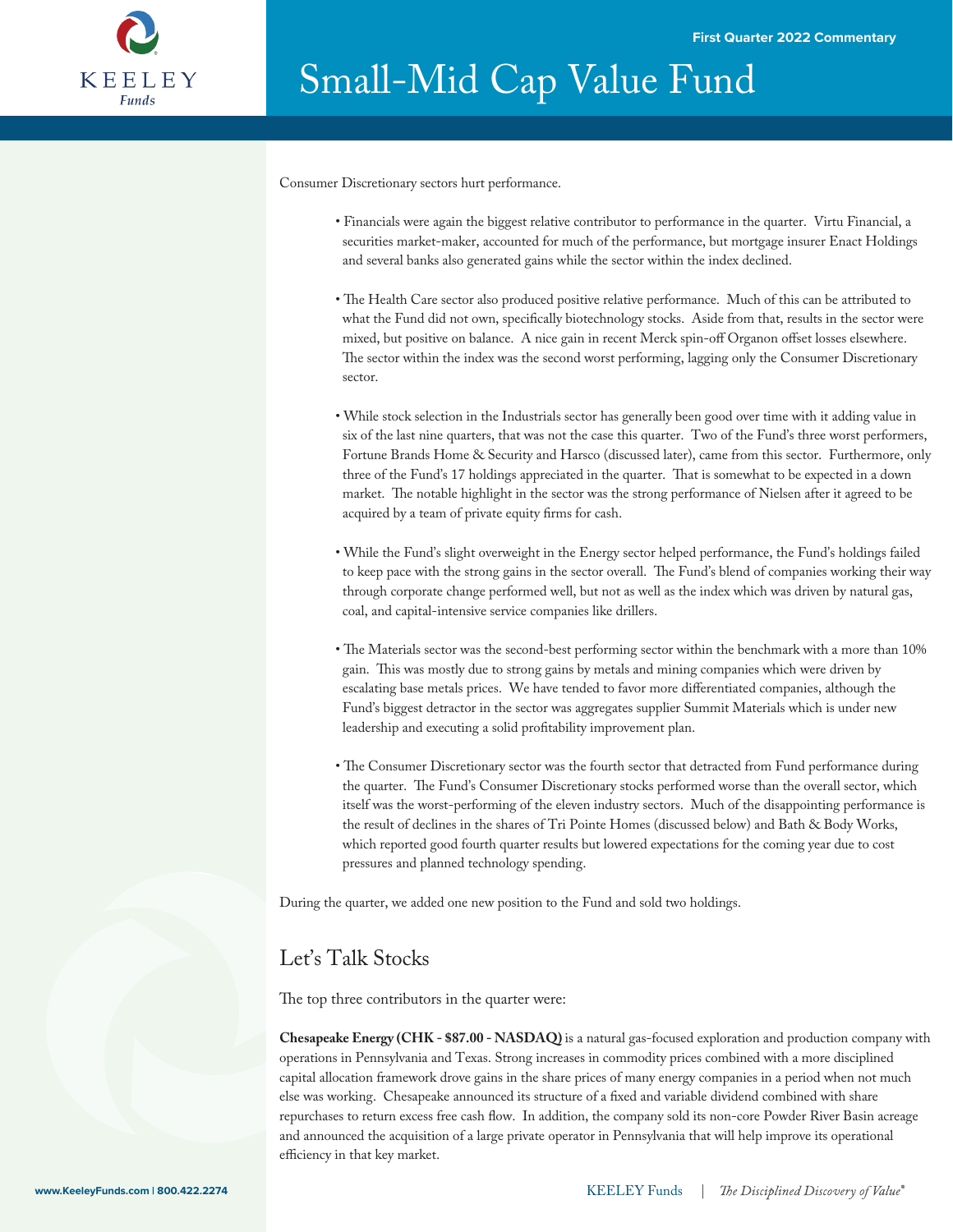

**WEX Inc. (WEX - \$178.45 – NYSE)** is a leading provider of transaction processing services to commercial vehicle fleets, travel agencies, and health care providers. The company reported strong fourth quarter financial results during the quarter, but this time was rewarded for it. WEX had been one of the Fund's weaker stocks in the fourth quarter, but investors seem to be coming to a better understanding of some of the nancial metrics that should drive value at WEX. The stock remains well below historical valuation levels and is one of a limited number of technology companies that should continue to recover from the pandemic as the industries it serves rebound.

**Virtu Financial (VIRT - \$37.22 — NASDAQ)** is one of the largest independent electronic market-makers across a wide range of securities. Virtu reported a solid fourth quarter with financial results beating consensus estimates as elevated market volatility and volumes created a good environment for the company. Protability was strong and the company repurchased \$100 million of stock in the quarter. The volatility we have seen so far in 2022 should set up the company well for continued strong results.

The three largest detractors in the quarter were:

**Fortune Brands Home and Security (FBHS - \$74.28 - NYSE)** is one of the leading manufacturers of plumbing xtures, cabinets, doors, and security products used in home repair and remodeling as well as new home construction. The shares of Fortune Brands fell during the first quarter as sentiment turned negative on the stock due to concerns about continued input cost inflation and the impact of higher interest rates on consumers. However, the company continues to report strong results as it exceeded consensus estimates across the board. Sales growth in the quarter was solid, particularly in the Doors & Security and Cabinets segments. Management continues to navigate the inflationary environment well as the company aggressively implements price increases to offset higher costs with the expectation of price-cost parity by mid-year 2022. Finally, management conveyed confidence in the near-term outlook as it gave 2022 earnings guidance above consensus estimates.

Tri Pointe Homes (TPH - \$20.08 - NYSE), one of the nation's leading homebuilders, saw its stock sell off in the first quarter on growing concerns about the sustainability of growth considering deteriorating home affordability. Higher prices and rising mortgage rates are making buying a house more expensive. Nonetheless, TRI Pointe reported solid results to cap off a record year in 2021 with revenue growth of 15% in the quarter while margins improved on higher pricing and good cost controls. Management continues to anticipate solid demand across its geographies with the expectation of modest price increases as peak lumber prices runs through its income statement over the next couple quarters.

Harsco Corporation (HSC - \$12.24 - NYSE) is a diversified manufacturer and service provider that focuses on serving the environmental remediation needs in several industries. The fourth quarter results which the company reported during the first quarter were broadly disappointing. Harsco had several issues in its usually reliable steel business as European steel production slowed due to higher power costs and the company lost a large contract to a competitor. Its Clean Earth business, which disposes of contaminated waste and provides soil remediation services, suffered from labor shortages and higher transportation costs. Finally, Harsco entered a sales process for its non-core Rail business from which the company expects to use proceeds to reduce debt. This process seems to be lagging investor expectations from a timing standpoint but should accomplish the goal.

### Conclusion

In conclusion, thank you for your investment in the KEELEY Small-Mid Cap Value Fund. We will continue to work hard to earn your confidence and trust.

April 12, 2022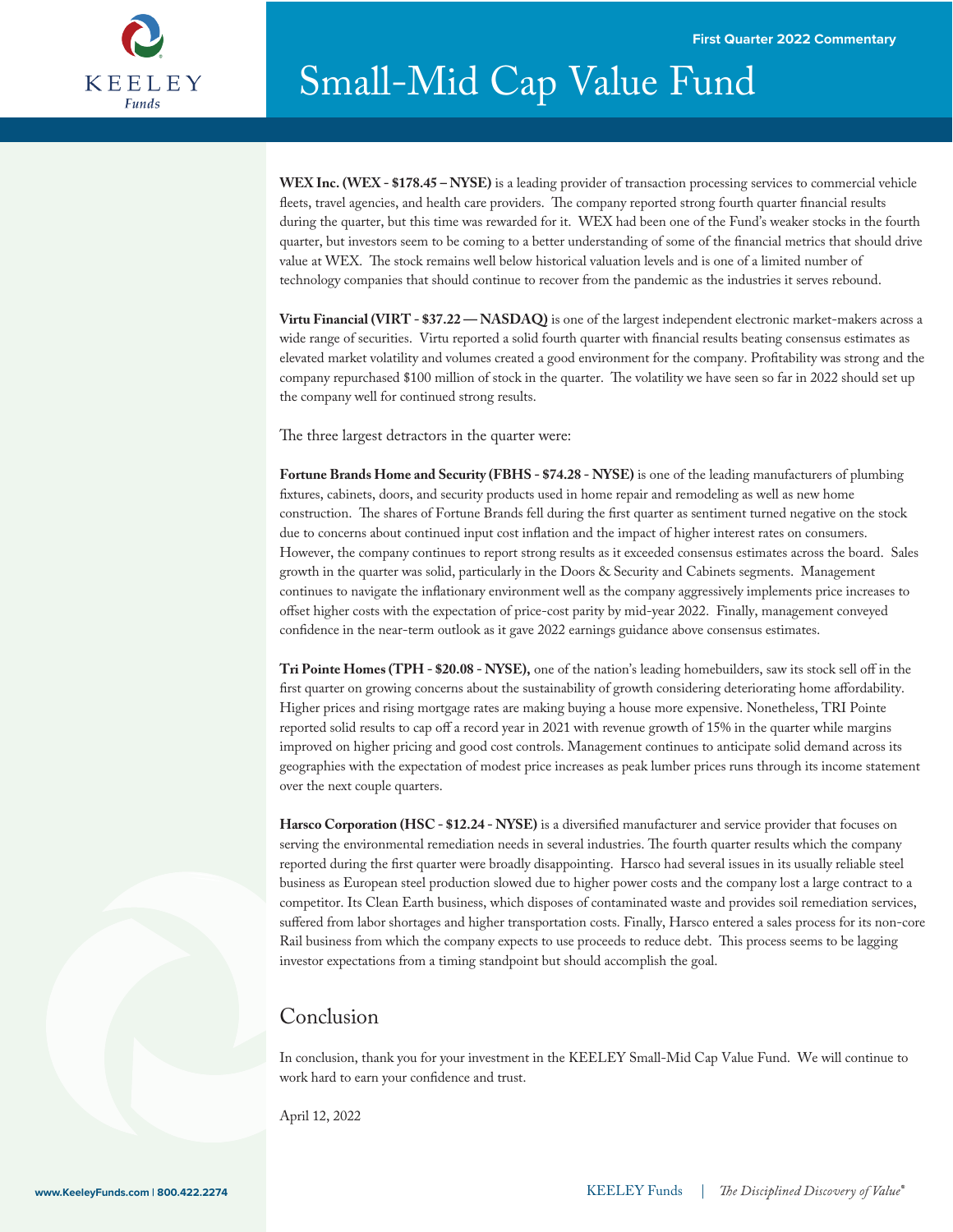

\*\*The Fund's adviser has contractually agreed to waive a portion of its management fee or reimburse the Fund if total ordinary operating expenses during the current fiscal year as a percentage of the Fund's average net assets exceed 1.39% for Class A Shares and 1.14% for Class I Shares. The waiver excludes expenses related to taxes, interest charges, dividend expenses incurred on securities that a Fund sells short, litigation and other extraordinary expenses, brokerage commissions and other charges relating to the purchase and sale of portfolio securities. The waiver is in effect through February 28, 2023 and neither the Fund's adviser nor the Fund can discontinue the agreement prior to its expiration. The expense ratios presented herein are for the Class A shares.

### AVERAGE ANNUAL TOTAL RETURNS (as of 3/31/2022)

|                                | <b>KSMVX</b> | <b>KSMVX</b> | <b>Russell 2500 Value</b> |
|--------------------------------|--------------|--------------|---------------------------|
|                                | No Load      | Load         |                           |
| 1 Year                         | 2.47%        | $-2.16%$     | 7.73%                     |
| 5 Year                         | 7.91%        | 6.93%        | 9.19%                     |
| 10 Year                        | $9.92\%$     | 9.42%        | 11.04%                    |
| Since Inception**              | 7.71%        | 7.38%        | 8.40%                     |
| Expense Ratio (Gross)**        |              | 1.67%        |                           |
| Waiver/Expense Reimbursement** |              | $-0.24%$     |                           |
| <b>Expense Ratio (Net)**</b>   |              | 1.43%        |                           |

*Stocks of smaller cap companies tend to be more volatile and less liquid than those of large cap companies.*

### Top Ten Holdings (Percent of Net Assets) March 31, 2022

| Name                          | Weight (%) | <b>Name</b>                   | Weight (%) |
|-------------------------------|------------|-------------------------------|------------|
| Organon & Co.                 | 2.13%      | nVent Electric plc            | 1.74%      |
| Equitable Holdings, Inc.      | 2.12%      | Air Lease Corporation Class A | 1.73%      |
| Synovus Financial Corp.       | 2.00%      | Oasis Petroleum Inc.          | 1.69%      |
| WEX Inc.                      | 1.96%      | Popular, Inc.                 | 1.64%      |
| Chesapeake Energy Corporation | 1.93%      | Virtu Financial, Inc. Class A | 1.63%      |

Performance attribution is commonly used to measure the quality of the separate decisions that go into the management of an investment portfolio compared to a benchmark index. This analysis tries to isolate the effect and measure the return contribution of market allocation, which analyzes the positive/negative impact of a portfolio's allocation to groupings such as geographic regions or market sectors, and stock selection, which analyzes the positive/negative impact of the portfolio manager's security ownership and weighting decisions within a wider grouping. The performance attribution data in this quarterly commentary was prepared by Keeley-Teton Advisors, LLC ("Keeley Teton") using the following constraints: (1) Fund portfolio holdings are as of the beginning of each day; index constituents are as of the end of the day. That means that the Fund's holdings are not included until the day after acquisition (when it is included in the portfolio as of the beginning of the next business day), and a portfolio holding that is sold is included in the analysis through the end of the day on which it is sold, and that the values at which securities are included in the analysis are the values as of the beginning of the day. For the index, securities are included at their values at the end of the day. (2) The securities' values used in the analysis are the prices used by Keeley Teton in its internal records for the Fund and the prices used by the index provider for the benchmark index. If a price from either of those sources is unavailable, pricing information from FactSet is used. Pricing information from the index provider or from FactSet may differ from the pricing information used by Keeley Teton. (3) Sector and/or industry classifications may change over time. The attribution information provided in this commentary includes summaries of attribution by market sector. Attribution is not precise and should be considered to be an approximation of the relative contribution of each of the sectors considered. The information on performance by sector reflects the aggregated gross return of the Fund's securities. Contributions to the Fund's performance by sector (computed as described above) were compared against the contributions to the aggregate return of the stocks comprising the index, by sector, as reported by FactSet Databases. Holdings returns for this commentary are calculated as total returns, which reflect any dividends or income earned during the period. Prior to September 30, 2016, holdings returns were based upon price percentage change.